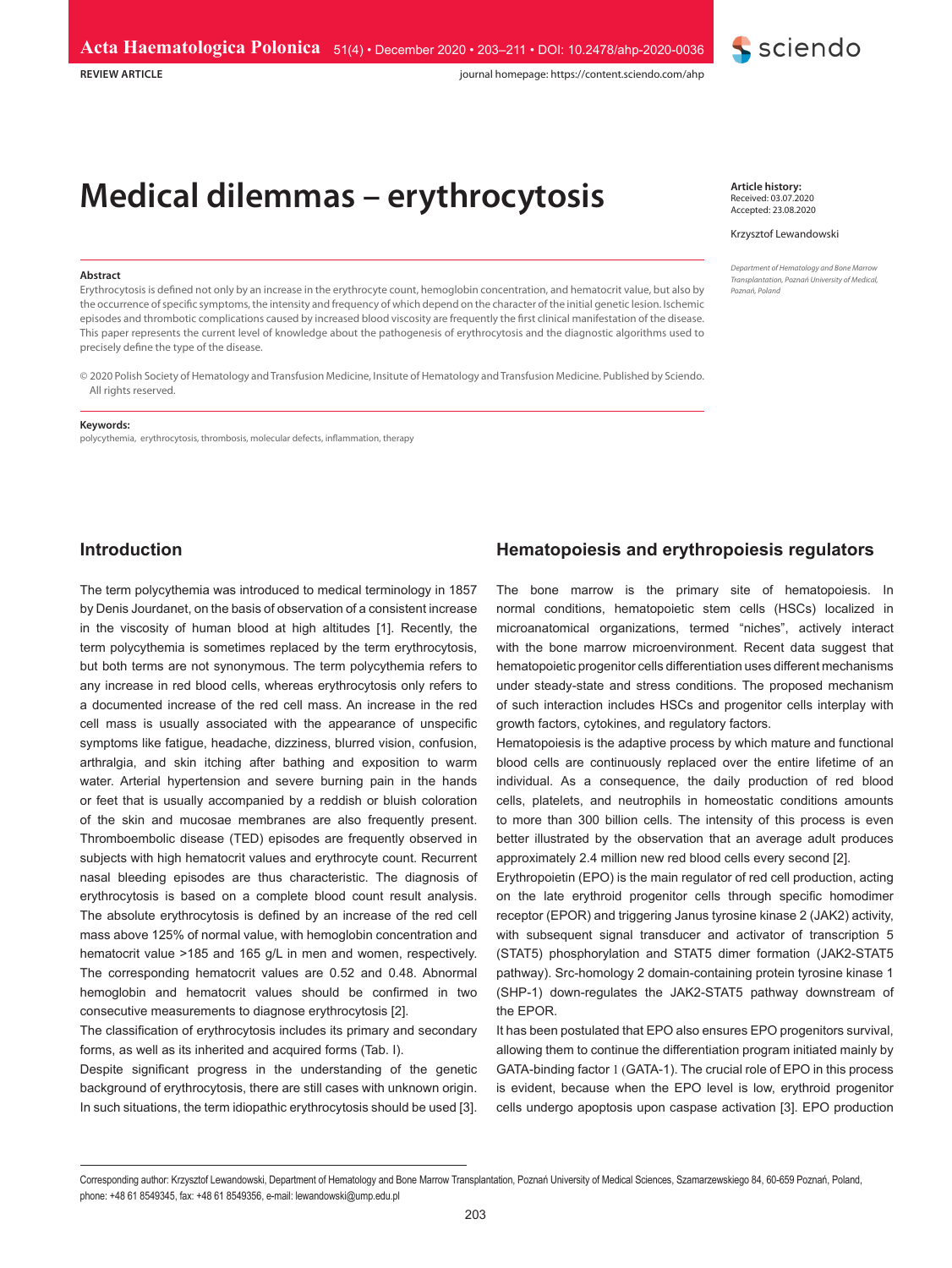| <b>Primary erythrocytosis</b><br>(erythroid progenitor defects and hypersentitivity to EPO)         |                                                        | <b>Secondary erythrocytosis</b><br>(high EPO level and EPO pathway activation)       |                                                                                                                         |  |
|-----------------------------------------------------------------------------------------------------|--------------------------------------------------------|--------------------------------------------------------------------------------------|-------------------------------------------------------------------------------------------------------------------------|--|
| <b>Acquired</b>                                                                                     | <b>Inherited</b>                                       | <b>Inherited</b>                                                                     | <b>Acquired</b>                                                                                                         |  |
| Polycythaemia vera<br>- JAK2 V617F mutation<br>$-$ ex 12 JAK2 gene<br>mutation<br>- others mutation | Familial erythrocytosis type 1<br>- EPOR mutations     | High oxygen affinity hemoglobin<br>- HBB, HBA gene mutation<br>- BPGM gene mutations | High EPO blood concentration in relation to<br>pulmonary disease, cardiac failure, kidney<br>disease, liver dysfunction |  |
|                                                                                                     |                                                        | Familial erythrocytosis type 3<br>- EGLN1 gene mutations                             | Autonomic EPO production<br>(neuroblastoma, renal cancer,                                                               |  |
|                                                                                                     | Familial erythrocytosis type 2<br>- VHL gene mutations |                                                                                      | hepatoma, liver cancer, uterine tumors,<br>hemangioblastoma, endocrine tumors                                           |  |
|                                                                                                     | Familial erythrocytosis type 4<br>- EPAS1 mutations    |                                                                                      |                                                                                                                         |  |

#### *Table I. Absolute erythrocytosis classification based on all known causes [according 2]*

*EPO – erythropoietin; EPOR – erythropoietin receptor; HBB – beta globin chain gene; HBA – alpha globin chain gene; VHL – von Hippel-Lindau tumor suppressor gene; EGLN1 – prolyl hydroxylase domain 2 gene (previously PDH2); EPAS1 – endothelial PAS domain-containing protein 1 gene (previously HIF2α); BPGM – bisphosphoglycerate mutase gene*

in peritubular cells of the kidney is regulated by the oxygen-sensing mechanism [4].

# **The oxygen-sensing pathway**

A sensitive mechanism for sensing oxygen and responding to hypoxia was identified in humans. It involves a number of proteins. Briefly, in normoxic conditions, prolyl hydroxylase domain protein 2 (PHD2) hydroxylates one or both elements of a pair of highly conserved prolines in hypoxia inducible factor alpha (HIF-2 $\alpha$ ) in an oxygendependent manner. This hydroxylation enables specific binding of HIF-2 $\alpha$  by a ubiquitin ligase complex containing von Hippel–Lindau (VHL) tumor suppressor, elongin B, and elongin C, which leads to its ubiquitination and subsequent proteasomal degradation. A little amount of HIF-2 $\alpha$  remains to bind the 5' hypoxia responsible element (HRE) of the EPO gene, so the EPO gene transcriptional activation is modest. Under hypoxia, the hydroxylation of HIF-2 $\alpha$  is attenuated, HIF-2 $\alpha$  is stabilized, binds to its stable partner – aryl hydrocarbon receptor nuclear translocator (ARNT; also known as HIF- $\beta$ ), and mediates the transcriptional activation of the EPO gene by binding to its HRE and EPO synthesis [4]. The detailed mechanism of interaction and activation of target genes in the normoxia and hypoxia conditions in the oxygen-sensing pathway is presented in detail in figure 1.

## **Genetic variants responsible for erythrocytosis**

The primary erythrocytosis is caused by an intrinsic defect in the bone marrow progenitor cells driving the red cell production, and is usually characterized by reduced EPO blood concentration. In the secondary erythrocytosis, a factor extrinsic to the bone marrow is responsible for an increase in the erythroid cells and erythrocyte count. It is associated with elevated or normal EPO blood concentration.

Inherited forms of primary erythrocytosis are caused by EPO receptor (*EPOR*) gene mutations. Rarely, the mutations of others genes, like SH2B adapter protein 3 (*SH2B3*, also known as lymphocyte adapter protein – *LNK*), negatively regulating cytokine initiated cell signaling by the stem cell factor receptor, thrombopoietin receptor, EPOR, platelet-derived growth factor receptor, or the mutations of Janus

tyrosine kinase 2 (*JAK2*) gene are responsible for an increase in the erythrocyte count [5, 6, 7].

In the secondary erythrocytosis mutations of oxygen-sensing pathways, genes [*VHL*, *PHD2* (*EGLN1*), *HIF2A* (*EPAS1*), *HBB, HBA1, HBA2,* and *BPGM*] play a causative role in the inherited forms of the disease.

## **Congenital primary erythrocytosis**

#### *EPOR gene mutations*

At least 11 mutations of *EPOR* gene leading to premature stop codons and the loss of SHP-1 docking site are reported. The mutations resulted in an abnormal down-regulation of the JAK2-STAT5 pathway downstream of the EPOR by SHP-1 and continuous stimulation of the red cell production without more EPO [4, 8]. Identified mutations are mainly localized in exon 8 of the *EPOR* gene and concern European families only (Tab. II).

## **Mutations of oxygen-sensing pathways genes**

Genetic studies performed in patients' familial erythrocytosis identified a large spectrum of causative mutations in eight candidate genes (Tab. II). Their presence can be confirmed in 30%–40% of the studied subjects with clinical disease diagnosis [2]. In most of the cases, positive family history of erythrocytosis, elevated hemoglobin concentration, and/or hematocrit value is found. A detailed analysis of laboratory data obtained in patients with *PDH2*, *HIF2*a*,* and *EPO* gene mutation confirms elevated Epo concentration in the blood. Only in persons with *VHL* gene mutations normal Epo blood concentration may be found.

In patients carrying the  $HIF2\alpha$  mutation, erythrocytosis is observed in the late disease phase, and may proceed by symptoms of neuroendocrine tumor (glioma, paraglioma). In some patients carrying  $HIF2\alpha$  gene mutations, only neuroendocrine tumor symptoms are present with normal values of hemoglobin concentration and erythrocyte count [9]. Hemoglobin oxygen dissociation curve with a half-saturation of hemoglobin with oxygen  $(P_{50})$  analysis is an important part of the laboratory evaluation of patients with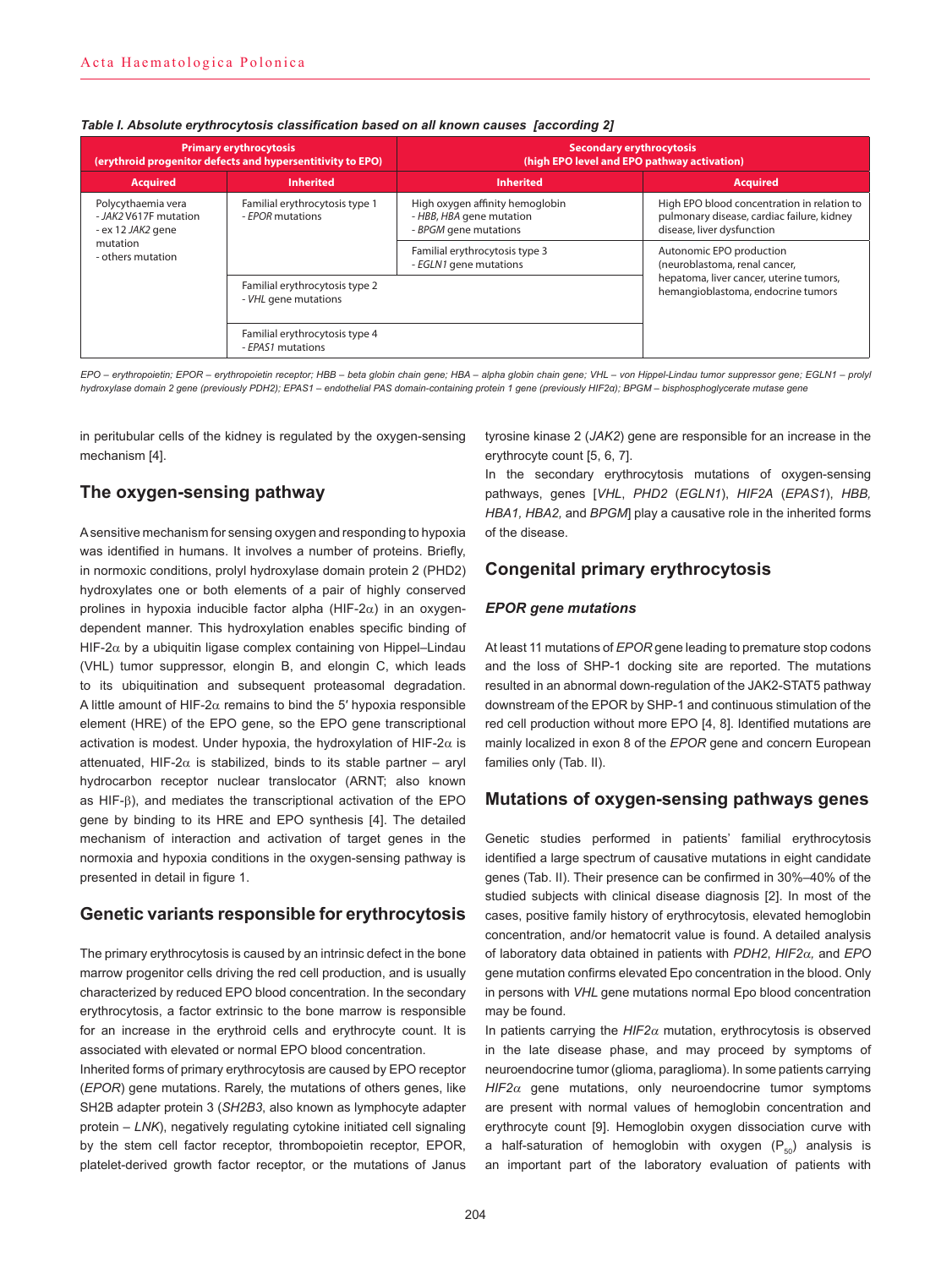

#### *Fig. 1. The oxygen-sensing pathway [4, modified]*

*HIF2α – hypoxia inducible factor 2α; VHL – von Hippel Lindau tumor suppressor protein; HIF-1β – hypoxia inducible factor 1β; EPO – erythropoietin; PHD2 – prolyl hydroxylase domain 2; OH – hydroxyl group; HRE – hypoxia response element localized in 5' flanking region of target genes (i.e. GATA1, ALAS2, Tf and Tfr). HIF binding to HRE resulted in activations of transcription of proteins involved in the synthesis of hemoglobin, hem and protein participating in iron absorption from the gastrointestinal tract* 

| Gene                          | <b>Type of sequence</b><br>change                                 | <b>Coding protein</b>    | <b>Number of</b><br>described<br><b>mutations</b> | <b>Mutation</b><br>consequences         | <b>Number of</b><br>reported cases                   | <b>Inheritance</b><br>pattern                                           |
|-------------------------------|-------------------------------------------------------------------|--------------------------|---------------------------------------------------|-----------------------------------------|------------------------------------------------------|-------------------------------------------------------------------------|
| <b>HBB</b><br>HBA1<br>andHBA2 | Missense<br>Missense                                              | <b>HBB</b><br><b>HBA</b> | >100<br>$30$                                      | Hemoglobin with<br>high oxygen affinity | $\overline{\phantom{a}}$<br>$\overline{\phantom{a}}$ | Autosomal dominant                                                      |
| <b>BPGM</b>                   | Missense                                                          | $2,3-BPG$                | $\overline{4}$                                    | Decreased synthesis<br>of 2,3-BPG       | 6 (3 families)                                       | ٠                                                                       |
| <b>EPOR</b>                   | Nonsense/<br>missense/<br>small deletions                         | <b>EPOR</b>              | 28                                                | C-terminal<br>regulatory domain<br>loss | 116 (24<br>families)                                 | Autosomal dominant                                                      |
| <b>VHL</b>                    | Missense/<br>nonsense                                             | <b>VHL</b>               | 20                                                | Loss of function                        | 55 (30 families,<br>73 Chuvash<br>people)            | Autosomal dominant<br>(recessive in Chuvash polycythemia -<br>VHL C598T |
| EGLN1                         | Missense/<br>nonsense/<br>small deletions and<br>small insertions | PHD <sub>2</sub>         | 30                                                | Loss of function                        | 32 (20 families)                                     | Autosomal dominant                                                      |
| EPAS1                         | Missense                                                          | $HIF2\alpha$             | 12                                                | Gain of function                        | 24 (14 families)                                     | Autosomal dominant                                                      |

| Table II. Gene mutations responsible for inherited erythrocytosis (according to [2, modified] |  |  |  |  |  |  |
|-----------------------------------------------------------------------------------------------|--|--|--|--|--|--|
|-----------------------------------------------------------------------------------------------|--|--|--|--|--|--|

*HBB – beta globin chain gene; HBA – alfa globin chain gene; EPOR – erythropoietin receptor gene;VHL – von Hippel-Lindau tumour suppressor gene; EGLN1 – prolyl hydroxylase domain 2 gene; PDH2 – prolyl hydroxylase 2; EPAS1 – endothelial PAS domain-containing protein 1 gene; HIF2α – hypoxia inducible factor 2 alpha; BPGM – bisphosphoglycerate mutase gene*

erythrocytosis. Low  $P_{50}$  value suggests the diagnosis of low oxygen affinity hemoglobin variant (LOA HGB), bisphosphoglycerate mutase gene (*BPGM*) mutation, or methemoglobinemia (in some P<sub>50</sub> value is normal). In the case of a normal P<sub>50</sub> value, the *EGLN1 (PHD2)*, *EPAS1 (HIF2*a*),* and *VHL* gene sequencing study should be performed. It should be kept in mind that in some patients with *EGLN1* (rarely *EPOR*) mutation, the  $P_{50}$  value might be slightly decreased. Similarly, in less than 5% of  $\alpha$  and  $\beta$  hemoglobin variants

with high oxygen affinity (HOA HGB), normal or slightly decreased  $P_{50}$ may be observed.  $P_{50}$  value is normal in patients with erythrocytosis and *BPGM* mutation, as well [9–12].

#### *Congenital erythrocytosis type 1 (ECYT 1; OMIM 133100)*

The ECYT1 is primary congenital erythrocytosis and has an autosomal dominant inheritance pattern. However, the mutation of exon 8 of the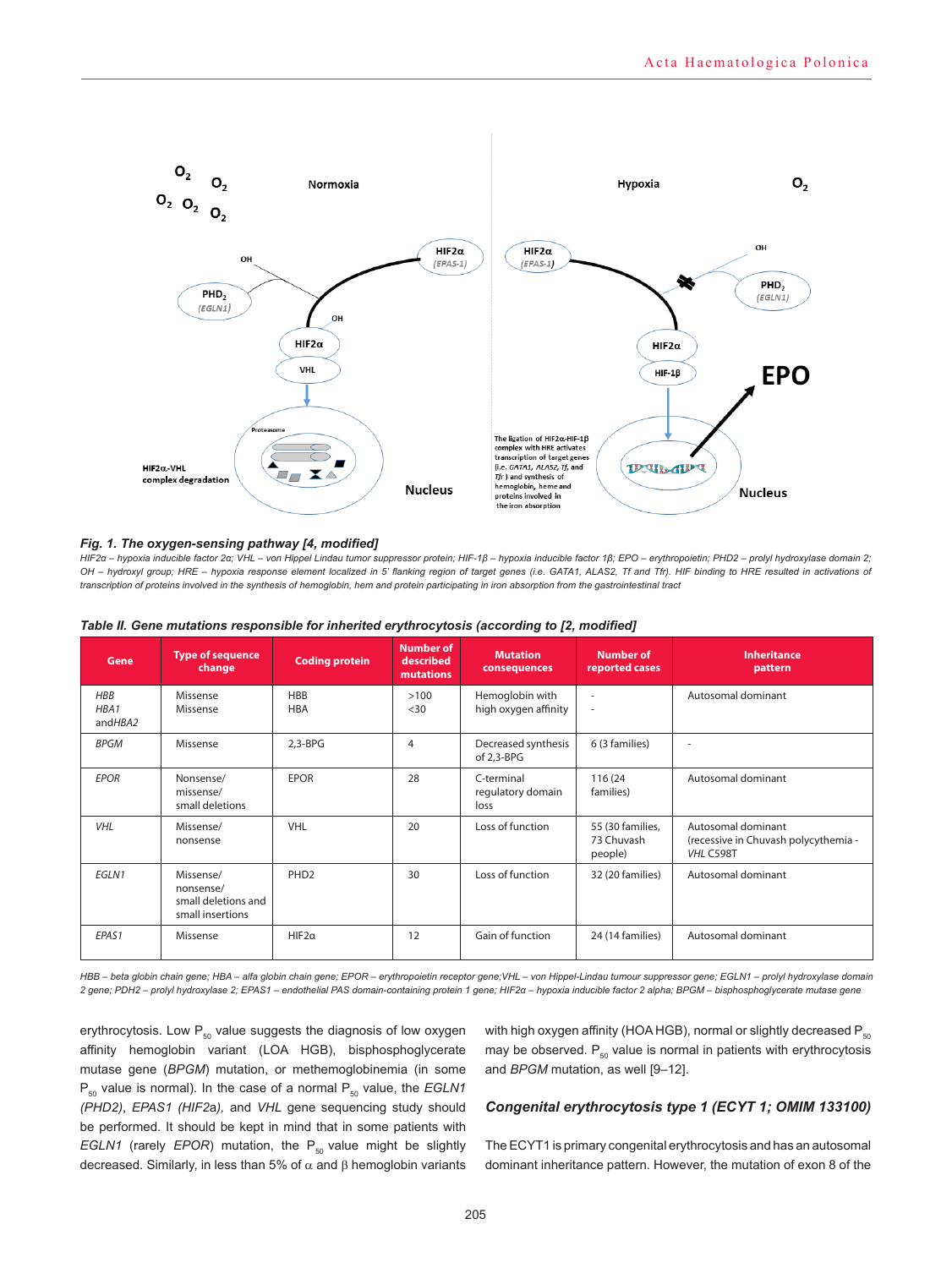*EPOR* gene (chromosome 19p1) may also be found in patients with no positive family history of erythrocytosis. The mutations, resulting in a loss of the negative regulatory C-terminal domain of the receptor, lead to hyperresponsiveness to EPO due to the lack of a negative regulation of signal transmission by SHP-1 and suppressor of cytokine signaling 3 (SOCS-3). Its presence was described for the first time in 1993 in Finnish family members [11, 13] (Tab. III). The degree of polycythemia may differ between family members [14]. In the majority of cases, the disease is oligosymptomatic. Arterial hypertension and history of arterial and venous thrombosis is rarely positive. In the symptomatic cases, phlebotomy treatment with the normalization of the hematocrit value is needed.

## *Congenital erythrocytosis type 2 (ECYT 2; OMIM 263400)*

The disease was described for the first time in 2002 in Chuvash people, inhabitants of the mid-Volga River region (the Chuvash polycythemia), and has an autosomal recessive inheritance pattern [12]. Chuvash polycythemia was identified in Poland (Acta Haematol. Pol. 2020, in press). The VHL gene locus associated with Chuvash polycythemia was mapped on chromosome 3p25. In the majority of patients, homozygous missense mutation of VHL 598C>T (Arg200Trp;R200W) is present. Rarely, the disease is caused by combined heterozygous defects. Symptomatic heterozygotes of ECYT 2 were also described. Mutation presence resulted in reduced degradation of HIF2 $\alpha$  and increased expression of downstream target genes, including *EPO*, solute carrier family 2 member 1, facilitated glucose transport (*SLC2A1*), transferrin (*TF*), transferrin receptor – CD71 (*TFRC*), and vascular endothelial growth factor (*VEGF*) [12]. The median age of disease diagnosis is 10–19 years [15]. The disease is marked by symptoms of increased blood volume such as headache, vertigo, or dizziness. Frequent physical findings include plethora and a tendency to lower systolic blood pressure. Peptic ulcers, angiomas of the spine, and increased systolic pulmonary artery pressure are also typical. The Chuvash polycythemia carriers are at risk of venous and arterial thrombosis, including cerebral vessels, independently from the hematocrit value [9, 15]. The propensity to thrombosis is higher than in polycythemia vera (PV) [16].

#### *Congenital erythrocytosis type 3 (ECYT 3; OMIM 609820)*

Erythrocytosis type 3 causative mutations are identified in Egl nine homolog 1 gene (*EGLN1)*. *EGLN1* is localized on chromosome 1q42 and the coding sequence of prolyl hydroxylase 2 (PDH2). To date, about 30 mutations have been described in the *EGLN1* gene [17]. The majority of *EGLN1* mutations are localized in the catalytic domain and impairing binding of HIF-2a/EPAS1. The c.950C>G(pro317Arg;P317R) mutation was identified as the first one [18].

#### *Congenital erythrocytosis type 4 (ECYT 4; OMIM 611783)*

HIF senses and coordinates cellular responses to hypoxia. HIF is a heterodimer consisting of one of three alpha  $(\alpha)$  subunits

*Table III. Indications for erythrocytophoresis in patients with erythrocytosis [46]*

| <b>Erythrocytosis</b><br>type | <b>Type of apheresis</b> | Level of<br>evidence <sup>1</sup> | Indication<br>category <sup>2</sup> |
|-------------------------------|--------------------------|-----------------------------------|-------------------------------------|
| Polycythaemia<br>vera         | Erythrocytapheresis      | 1B                                |                                     |
| Secondary<br>erythrocytosis   | Erythrocytapheresis      | 1C                                | Ш                                   |

<sup>1</sup>Level of evidence: 1A – strong recommendation, high-quality evidence; 1B – strong *recommendation, moderate-quality evidence; 1C – strong recommendation, low or very low-quality evidence; 2A – weak recommendation, high-quality evidence; 2B – weak recommendation, moderate-quality evidence; 2C – weak recommendation, low or very lowquality evidence. <sup>2</sup> Indication category: I – disorders for which apheresis is accepted as firstline therapy, either as a primary standalone treatment or in conjunction with other modes of treatment; II – disorders for which apheresis is accepted as second-line therapy, either as a standalone treatment or in conjunction with other modes of treatment; III – optimum role of apheresis therapy is not established. Decision making should be individualized*

(expression induced by hypoxia) and a constitutively expressed  $HIFB$  subunit (also known as aryl hydrocarbon nuclear translocator; ARNT). In humans, three paralogs of alpha subunit are known: HIF1 $\alpha$ (a transcriptional activator and a basic regulator for the expression of genes involved in the response to hypoxia), EPAS1 (endothelial PAS domain-containing protein 1, also known as HIF2 $\alpha$ ), and HIF3 $\alpha$  [19]. Mutations of the *EPAS1* gene (chromosome 2p21) resulted in the synthesis of gain of function variants of HIF2 $\alpha$ . Until today, a lot of missense mutations have been identified in exons 2, 9, 12, and 16 of the *EPAS1* gene [20, 21]. A majority of them are associated with amino acid substitution in the proline coding regions of HIF2 $\alpha$ (i.e., Pro531). An abnormal proline hydroxylation profile resulted in impaired recognition of HIF2 $\alpha$  by VHL. The final ECYT 4 diagnosis should include the EPO blood concentration assessment, which is elevated (Fig. 2), and  $P_{50}$  value assessment, which is within the normal range. The other two HIF $\alpha$  subunits, HIF1 $\alpha$  and HIF3 $\alpha$ , have been studied as potential factors playing a role in the development of erythrocytosis [21].

#### *Congenital erythrocytosis type 5 (ECYT 5; OMIM 617907)*

ECYT 5 is associated with a mutation of the EPO gene (chromosome 7q22). Until today, only seven of the *EPO* gene variants associated with erythrocytosis and an increase in the hematocrit value have been identified. They include C306A (upstream), G772T (3′UTR enhancer), G136A (5′UTR), exon 2 sequence mutations – C32del and c.19delC, p7fs, and mutations of the exon 4 sequence – G84R and E99G [13]. Family studies revealed autosomal dominant trait of inheritance. In 10 members of a four-generation Norwegian family, a single nucleotide deletion in exon 2 of the *EPO* gene within the signal peptide sequence was found (c.32delG; OMIM 133170.0002) [22–25].

## *Congenital erythrocytosis types 6–8 (ECYT 6–8)*

Beta chain hemoglobin gene mutations (*HBB*) are responsible for the congenital erythrocytosis type ECYT 6 (OMIM 617980) and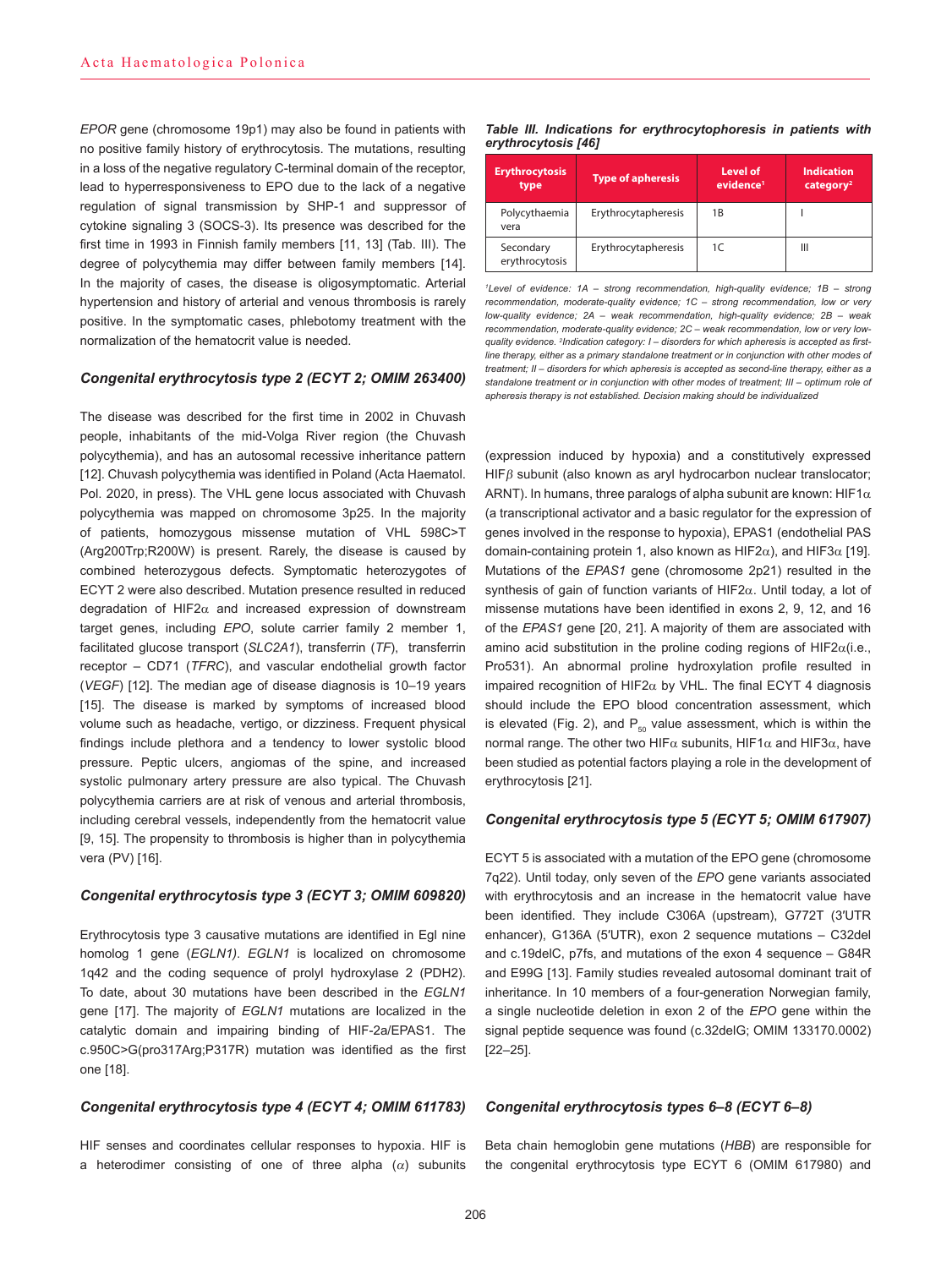

*Fig. 2. Algorithm for the laboratory evaluation of erythrocytosis [2, 3; modified]* 

*ECYT – erythrocytosis; HBB – hemoglobin beta chain gene; HBA – hemoglobin alpha chain gene; EPOR – erythropoietin receptor gene; VHL – von Hippel-Lindau tumor suppressor gene; EGLN1 – prolyl hydroxylase domain 2 gene; EPAS1 – endothelial PAS domain-containing protein 1 gene; BPGM – bisphosphoglycerate mutase gene; P<sub>eo</sub> – half saturation of hemoglobin with oxygen; MPN – myeloproliferative neoplasm; JAK2 – Janus kinase 2 gene; ANC – absolute neutrophil count; PLT – platelets; ex – exon* 

result in the HOA HGB variant. Disease diagnosis is possible on the basis of the P<sub>50</sub> evaluation and a sequencing study of the *HBB* gene localized on chr11q15. A similar laboratory characteristic is typical for ECYT 7 (OMIM 617981), caused by alpha chain hemoglobin gene mutations (*HBA*), and for ECYT 8 (OMIM 222800), associated with the bisphosphoglycerate mutase deficiency due to *BPGM* gene mutations. The above-mentioned gene aberrations are localized on chromosomal regions 16p13 and 7q33, respectively.

The diagnostic algorithm of congenital absolute erythrocytosis is presented in figure 2. The laboratory consequences of mutations of the genes of the oxygen-sensing pathway (*PHD2-HIF-vHL-EPO*) are presented in table II.

## **Erythrocytosis and thrombotic risk**

The increase of hemoglobin, hematocrit value, and erythrocyte count may lead to the rise of venous and arterial thrombotic risk. The results of a study performed in Sweden among 1.5 million blood donors revealed a 2.4 times higher risk of an ischemic cerebral stroke in both males and females with the hemoglobin value above 17.5 and 16.0 g/dL, respectively. The risk evaluation included the country of origin, age, season of the year, the time from the last blood donation, and the existence of other comorbidities, including pulmonary obstructive disease, cancer, diabetes, atrial fibrillation, nocturnal dyspnea, and coronary artery disease. A similar relationship was documented in terms of the increase of the relative risk of TED in men with elevated hemoglobin levels above 17.5 g/dL (lower limbs thrombosis, pulmonary embolism – 1.5x) [26].

The risk of TED was also studied in familial erythrocytosis caused by genetic variants responsible for erythrocytosis. In the analysis performed by Gordeuk et al. [27] in a six-generation family carrying c.1603A>G (M535V), mutation of the *EPAS1* (*HIF2*a) gene showed that thrombotic episodes were observed even in the young family members treated with phlebotomy in whom the hematocrit value was kept below 45%.

PV (Vaquez disease) is a clonal disorder of the HSC. In 95% of patients, the V617F mutation (exon 14) of the *JAK2* gene localized on chr 9p24.1 is present in the coding sequence of the *JAK2*  pseudokinase domain (JH2). The amino acid substitution resulted in an abnormal JH2 inhibitory effect on the adjacent JH1 kinase domain, thus keeping JAK2 in an inactive conformation [28]. In another 3% of patients, mutations of the *JAK2* gene are present in exon 12 (until now, 37 molecular aberrations different in nature were described – synonymous substitutions, deletion variants, duplications) [29]. PV is a rare disease with an annual incidence of 1.5/100,000 people from the general population [26]. Morbidity is estimated at 0.49– 46.88/100,000 people/year. The 5-year overall survival is estimated at 88.4% [30]. The diagnostic criteria proposed in 2016 by WHO include an increase in the hemoglobin level above the value of 16 g/dL in females and 16.5 g/dL in males; an increase in the hematocrit value above 48% and 49%, respectively, and total erythrocytes mass. The diagnostic criteria also include bone marrow hyperplasia, the presence of a *JAK2* clonal aberration in the hematopoietic cells (*JAK2* V617F or exon 12 mutation) and subnormal EPO blood concentration. EPO blood concentration is closely associated with the presence of a *JAK2* gene mutation (normal EPO concentration is present only in 32% of *JAK2* mutation carriers). The relationship of the EPO level and the driving defect presence is especially evident in the case of exon 12 *JAK2* mutations (subnormal EPPO level is present in 91% of patients) [31, 32].

The symptoms of PV are associated with an increased blood volume and hyperviscosity and include vertigo, transient ischemic attacks, cardiac ischemia, and TED episodes. A laboratory evaluation of PV patients revealed high hemoglobin and hematocrit values, leukocytosis, and thrombocythosis. The fibrosis of the bone marrow and symptoms of metaplasia with the presence of erythroblasts and unmaturated neutrophils in peripheral blood film are also observed in the late disease phase. In some cases, thrombocytosis is a dominant laboratory abnormality, which may suggest the diagnosis of essential thrombocythemia (masked PV) [33]. A disease evolution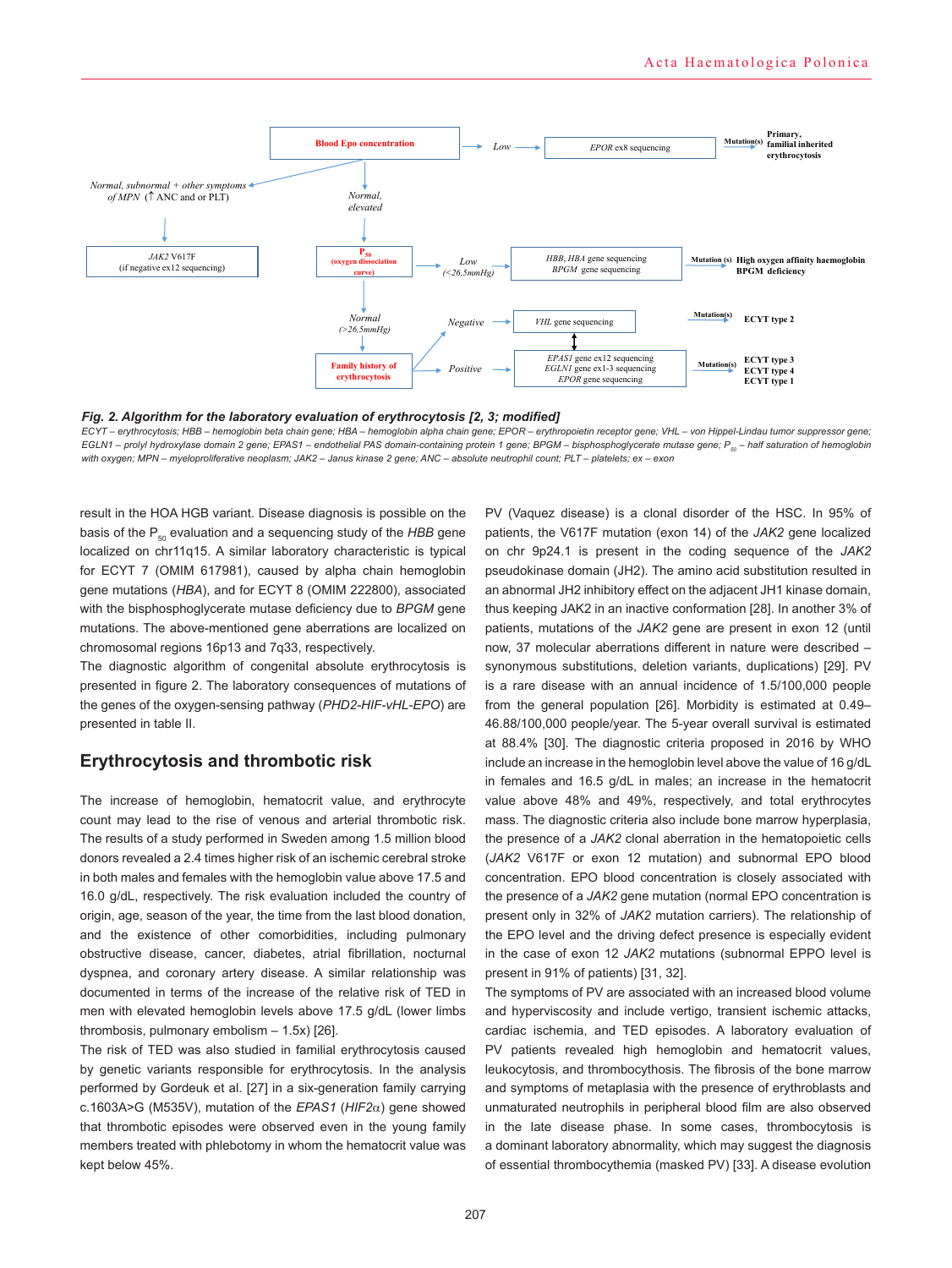is typical with a possible transformation to secondary acute myeloid leukemia with the frequency of 2.3%–14.4% at 10 years and 5.5%– 18.7% at 15 years from the initial diagnosis [34]. The *JAK2* variant allele frequency (VAF) increases during this time, as well. The latter phenomenon is closely associated with an increase of the thrombotic risk [35]. The study by Barbui et al. [36] performed in patients with PV confirmed that 15 years after the diagnosis, 32% of cases experienced arterial and venous thromboembolic complications. Despite the progress in the thrombotic risk stratification and modification of the prophylactic algorithms used, the thrombotic events remain the main cause of mortality and morbidity in patients with PV [37–40].

In Chuvash erythrocytosis the risk of thrombotic episodes occurrence is relatively high. On the basis of data by Sergueeva et al. [16], the propensity to thrombosis of people with Chuvash erythrocytosis is even higher than in PV patients. The thrombotic risk assessment in other types of erythrocytosis is difficult to calculate due to the relatively low disease incidence and lack of cumulative data. A detailed analysis of the available data indicates that thrombosis accounts for the morbidity and mortality of Chuvash erythrocytosis patients, independently from body mass index, systemic blood pressure, serum glucose and glycosylated hemoglobin level, white cell, and platelet count [41, 42]. The frequency of thrombotic complications is high even in children and adolescents with Chuvash polycythemia and high hematocrit value, independently of age, which is not a predictor of thrombotic risk [15]. Moreover, therapeutic phlebothomy seems to increase the thrombotic risk in Chuvash erythrocytosis [16]. This is probably the result of hypoxia-induced prothrombotic state associated with a reduced tissue pathway inhibitor (TFPI) mRNA and protein level, increased tissue factor (TF) mRNA expression [43], the upregulation of tissue factor expression [44], and the expression of thrombospondin-1 (*THBS-1* gene) [16]. It cannot be excluded that the thrombotic risk is also affected by hypoxia-induced reduction of protein S expression [45].

# **Phlebotomy and cytoreductive treatment of erythrocytosis**

Phlebotomy (erythrocytopheresis) is the standard of care of patients with an elevated hemoglobin level, red cell mass, and hematocrit value. Phlebotomy is efficient in the treatment of symptoms associated with high hematocrit value. Its efficacy in the reduction of thrombotic risk in patients with erythrocytosis remains to be clarified [46]. Two prospective randomized studies (PVSG 01 and PVSG 05) demonstrated that phlebotomy used to control hematocrit was associated with a higher thrombotic risk compared to chemotherapy [47, 48]. The higher rate of thrombosis related to bloodletting was also evident when phlebotomy was performed in patients receiving aspirin and dipyridamole treatment (PVSG 05 comparing the clinical efficacy of phlebotomy in combination with aspirin and dipyridamole vs. 32P). In the opinion of the study investigators, the increased thrombotic risk in the phlebotomy treated patients in comparison to the subjects obtaining myelosuppressive therapy (chlorambucil,  $32P$ ) seems to be limited to the first 3 years of the treatment [47, 49]. An advantage of cytoreductive therapy with hydroxyurea (HU) over phlebotomy in terms of fatal/non-fatal cardiovascular events

incidence was documented by the European Collaboration on Low-Dose Aspirin in the Polycythemia Vera (ECLAP) study (3.0 *vs*. 5.8 per 100 person-years, respectively) on the basis of a clinical evaluation of 1,042 patients with PV [50]. The impact of hematocrit value on the thrombosis risk in PV patients was studied by the Cytoreductive Therapy in Polycythemia Vera (CYTO-PV) Collaborative Group. The study confirmed high thrombotic risk in patients with a high hematocrit value, regardless of whether the patient was treated with chemotherapy and whether the white blood cell count was elevated [51].

The other problem studied was the relationship between the frequency of therapeutic phlebotomies and the thrombotic risk. An observational study performed by Alvarez-Larran et al. [52] confirmed a correlation between the number of phlebotomies and an increased incidence of thrombosis in the HU-treated patients. The existence of such association was not confirmed by Barbui et al. [53].

Recently, the factors influencing the risk of thrombosis in PV patients have been re-evaluated and new scoring systems for more adequate risk stratification have been prepared. One of them is the scale for thrombosis risk assessment, including only two separate categories: high risk (either thrombosis history or advanced age >60 years) and low risk (the absence of both risk factors) with the consideration of arterial hypertension and leukocytosis as additional risk factors in certain circumstances [54]

## **Janus kinase 2 inhibitors in the treatment of PV**

A randomized study result published in 2015 by Vannucchi et al. [55], comparing the best available therapy versus ruxolitinib (RUX) in hydroxyurea-resistant or intolerant PV with splenomegaly, showed higher rates of hematocrit control in RUX arm (60% vs. 20%), ≥35% reduction in the spleen volume (38% *vs.* 1%), and symptom control (49% *vs*. 5%). Unfortunately, the study was not designed to address clinically relevant endpoints in PV, such as the thrombosis rate and thrombosis-free survival. The thrombotic risk was re-analyzed recently, due to the introduction of JAK2 inhibitors to the treatment of PV patients. The data originating from four randomized clinical studies (RESPONSE, RESPONSE-2, RELIEF, MAJIC-PV) including 1,216 patients showed the annual frequency of thrombotic episodes at 4.3%. The thrombotic risk was higher in patients treated with BAT than with RUX (5.51% *vs*. 3.09%) [56].

The thrombosis risk reduction is probably associated with the anticytokine effect of JAK2 inhibitors. Chronic inflammatory state as a result of paracrine secretion of inflammatory cytokines by neoplastic cells is present in patients with myeloproliferative neoplasms [57, 58].

## **Interferon in the treatment of PV**

Interferon alfa has the capacity to selectively reduce the malignant JAK2 mutated stem cell clone content [59, 60, 61]. Recently, Gisslinger et al., on the basis of phase 3, randomized, controlled openlabel studies (PROUD-PV and its extension study, CONTINUATION-PV), documented that in patients with early PV phase without splenomegaly, pegylated interferon alfa 2b (PEG-interferon alfa 2b) was as effective as hydroxyurea after 12 months of treatment in terms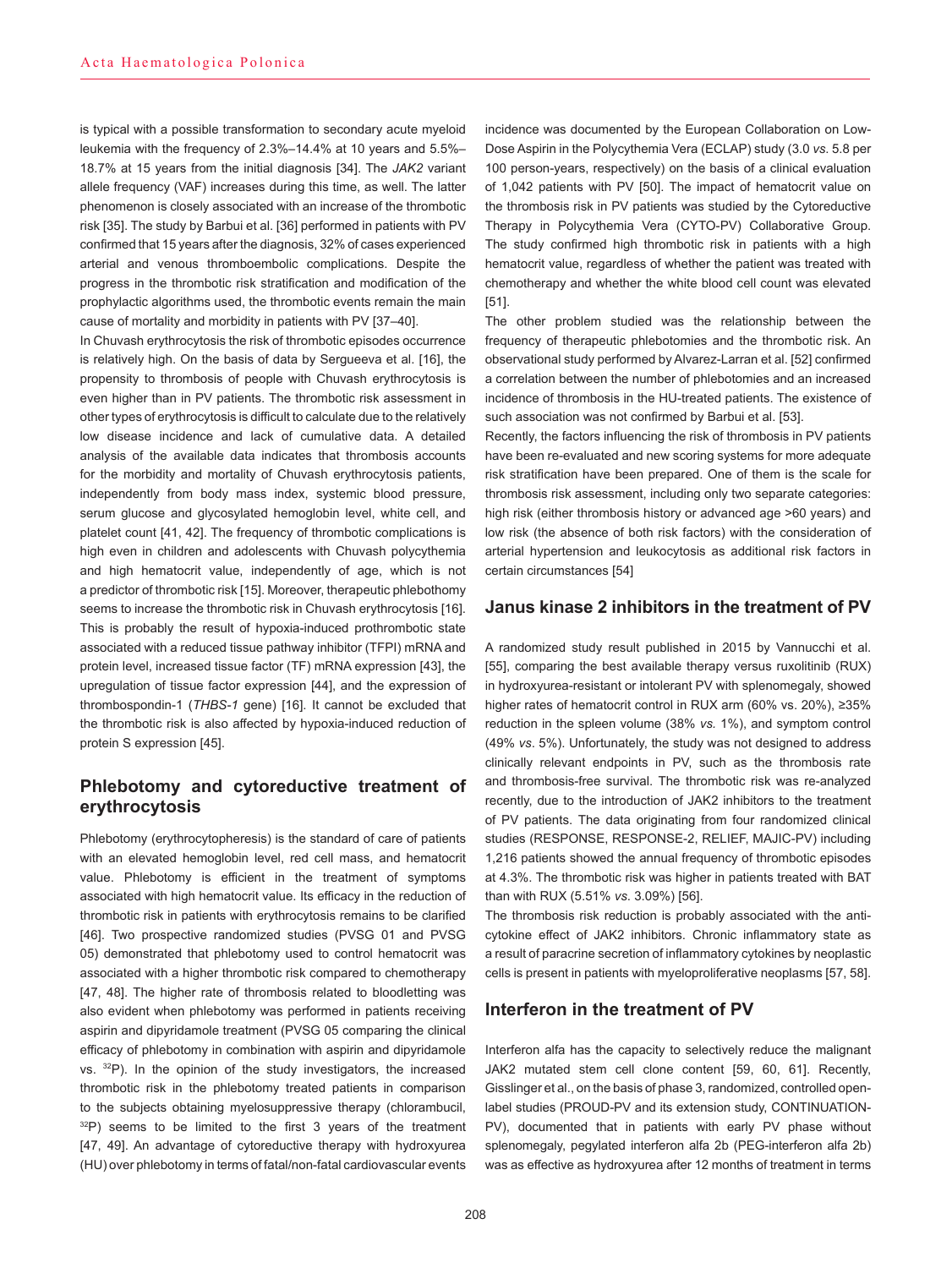of complete hematological responses (non-inferior vs. HU). However, in contrast to HU, the PEG-interferon 2b treatment continuation up 36 months was associated with higher response rates and with a higher proportion of patients with molecular response (a steady decrease in the mean absolute *JAK2* V617F allele burden level by month 36 from 42.8% at baseline to 19.7%). The corresponding ratios in the HU treated group was 42.9% at baseline to 39.3% at month 36. Due to good tolerability of PEG interferon 2b treatment and relatively high hematological and molecular response ratios, the study investigators recommend starting the treatment with PEG-interferon 2b in the early disease phase to prevent disease clonal evolution [62].

# **Conclusions**

Recently, a British Society for Hematology guideline for the management of specific situations in PV and secondary erythrocytosis was published [63]. Unfortunately, only the recommendations concerning the treatment of clinical complications in PV are strong and are supported by high-quality evidences. The recommendations concerning the management of secondary erythrocytosis are still a matter of debate and have weak recommendations based on the moderate or even low- or very low-quality evidences. It is a consequence of the lack of the data concerning the patients with a specific molecularly proven diagnosis of secondary erythrocytosis.

## Therefore, there is a need to collect available data about the clinical outcome and treatments results in patients with inherited, specific forms of erythrocytosis in order to prepare the standards of care.

#### *Authors' contributions*

KL – the only author.

#### *Conflict of interest*

None.

#### *Financial support*

None.

#### *Ethics*

The work described in this article has been carried out in accordance with The Code of Ethics of the World Medical Association (Declaration of Helsinki) for experiments involving humans; EU Directive 2010/63/ EU for animal experiments; uniform requirements for manuscripts submitted to biomedical journals.

## **References**

- [1] Jourdanet D. De l'anemie des altitudes et de l'anemie in general dans ses raports avec la pression del l' atmosphere. Paris: Balliere;1863:44.
- [2] Bento C. Genetic basis of congenital erythrocytosis. Int J Lab Hem 2018;40:62–7.
- [3] Bento C, Percy MJ, Gardie B, et al. Genetic basis of congenital erythrocytosis: mutation update and online databases. Hum Mutat 2014;3515–26.
- [4] Valent P, Büsche G, Theurl I, et al. Normal and pathological erythropoiesis in adults: from gene regulation to targeted treatment concepts. Haematologica 2018;103:1593–603.
- [5] Rumi E, Harutyunyan AS, Pietra D, et al. LNK mutations in familial myeloproliferative neoplasms. Blood 2016;128:144–5.
- [6] Maslah N, Cassinat B, Verger E, Kiladjian JJ, Velazquez L. The role of LNK/SH2B3 genetic alterations in myeloproliferative neoplasms and other hematological disorders. Leukemia 2017;31:1661–70.
- [7] Kapralova K, Horvathova M, Pecquet C, et al. Cooperation of germ line *JAK2* mutations E846D and R1063H in hereditary erythrocytosis with megakaryocytic atypia. Blood 2016;128:1418–23.
- [8] McMullin MF. Congenital erythrocytosis. Int J Lab Hematol 2016;38:59–65.
- [9] Lappin TR, Lee FS. Update on mutations in the HIF: EPO pathway and their role in erythrocytosis. Blood Rev 2019;37:100590.
- [10] Oliveira JL. Algorithmic evaluation of hereditary erythrocytosis: pathways and caveats. Int J Lab Hematol 2019;41:89–94.
- [11] de la Chapelle A, Träskelin AL, Juvonen E. Truncated erythropoietin receptor causes dominantly inherited benign human erythrocytosis. Proc Natl Acad Sci USA 1993;90:4495–9.
- [12] Ang SO, Chen H, Hirota K, et al. Disruption of oxygen homeostasis underlies congenital Chuvash polycythemia. Nat Genet 2002;32:614– 21.
- [13] Vočanec D, Prijatelj T, Debeljak N, Kunej T. Genetic variants of erythropoietin (*EPO*) and EPO receptor genes in familial erythrocytosis. Int J Lab Hematol 2019;41:162–7.
- [14] Ratarat C, Ittiwut C, Natesirinilkul R, et al. Discrepancy in the degree of polycythemia in a family with a novel nonsense *EPOR* mutation. Int J Hematol 2019;110:640–1.
- [15] Sergueeva AI, Miasnikova GY, Polyakova LA, Nouraie M, Prchal JT, Gordeuk VR. Complications in children and adolescents with Chuvash polycythemia. Blood 2015;125:414–5.
- [16] Sergueeva A, Miasnikova G, Shah BN, et al. Prospective study of thrombosis and thrombospondin-1 expression in Chuvash polycythemia. Haematologica 2017;102:e166–9.
- [17] Gurnari C, Lombardi AM, Cosi E, et al. Genetic analysis of erythrocytosis reveals possible causative and modifier gene mutations. Brit J Haematol 2019;186:e65–115.
- [18] Gardie B, Percy MJ, Hoogewijs D, et al. The role of PHD2 mutations in the pathogenesis of erythrocytosis. Hypoxia (Auckl) 2014;2:71–90.
- [19] Kumar H, Choi DK. Hypoxia inducible factor pathway and physiological adaptation: a cell survival pathway? Mediators Inflamm 2015;2015:584758.
- [20] Gordeuk VR, Sergueeva AI, Miasnikova GY, et al. Congenital disorder of oxygen sensing, association of the homozygous Chuvash polycythaemia VHL mutation with thrombosis and vascular abnormalities but not tumors. Blood 2004;103:3924–32.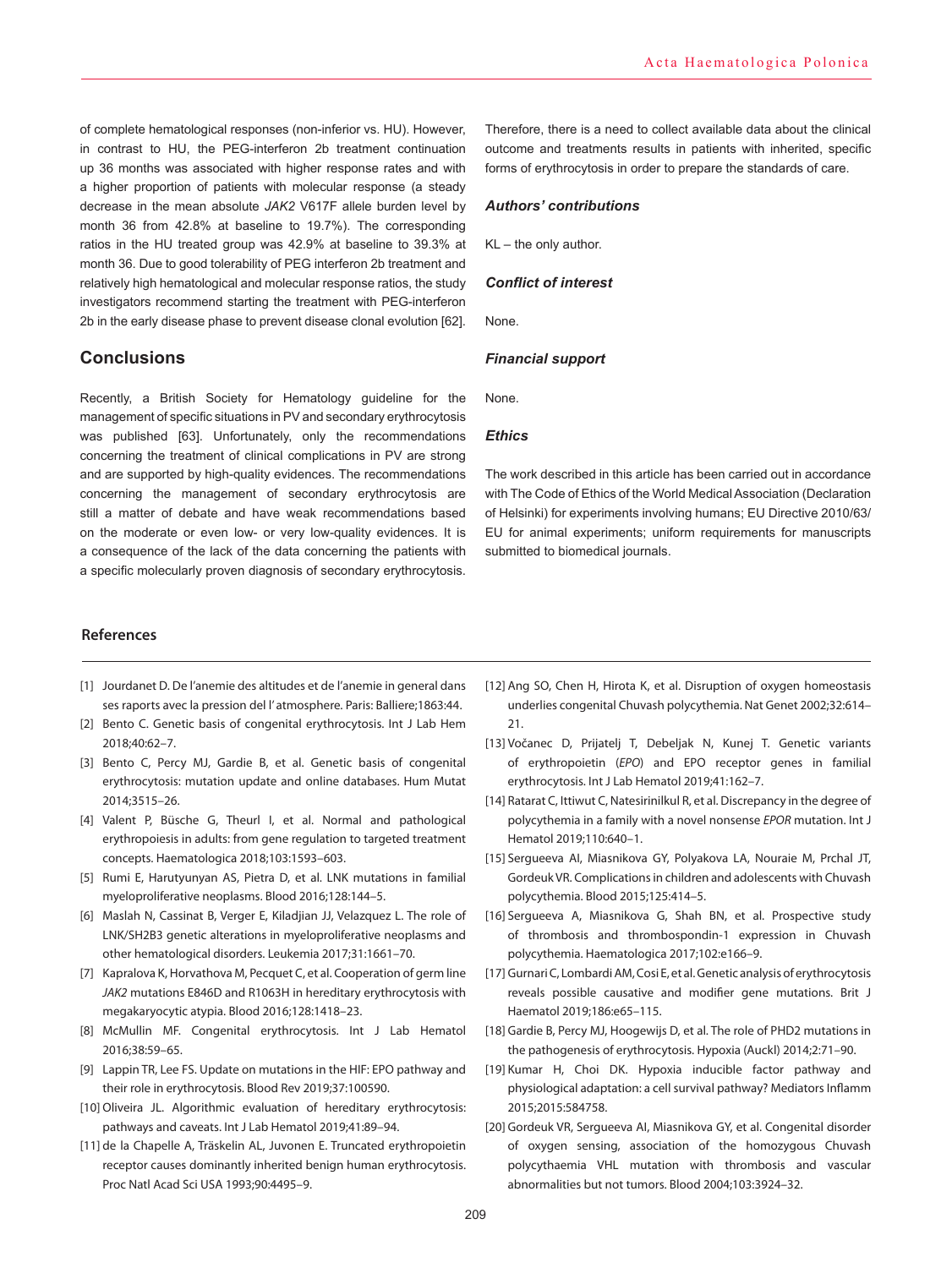- [21] Kristan A, Debeljak N, Kunej T. Genetic variability of hypoxia‐inducible factor alpha (HIFA) genes in familial erythrocytosis: analysis of the literature and genome databases. Eur J Haematol 2019;103:287–99.
- [22] Zmajkovic J, Lundberg P, Nienhold R, et al. A gain-of-function mutation in EPO in familial erythrocytosis. N Engl J Med 2018:378: 924–30.
- [23] Khabour OF, Bani‐Ahmad MA, Hammash NM. Association between polymorphisms in erythropoietin gene and upper limit haematocrit levels among regular blood donors. Transfus Clin Biol 2012;19:353–7.
- [24] Taylor JC, Martin HC, Lise S, et al. Factors influencing success of clinical genome sequencing across a broad spectrum of disorders. Nat Genet 2015;47:717–26.
- [25] Camps C, Petousi N, Bento C, et al. Gene panel sequencing improves the diagnostic work‐up of patients with idiopathic erythrocytosis and identifies new mutations. Haematologica 2016;101:1306–18.
- [26] Hultcrantz M, Modlitba A, Vasan SK, et al. Hemoglobin concentration and risk of arterial and venous thrombosis in 1.5 million Swedish and Danish blood donors. Thromb Res 2020;186:86–92.
- [27] Gordeuk VR, Miasnikova GY, Sergueeva AI, et al. Thrombotic risk in congenital erythrocytosis due to up-regulated hypoxia sensing is not associated with elevated hematocrit. Haematologica 2020;105:e87–90.
- [28] Chen E, Mullally A. How does JAK2V617F contribute to the pathogenesis of myeloproliferative neoplasms? Hematology Am Soc Hematol Educ Program 2014;2014:268–76.
- [29] Scott LM. The JAK2 exon 12 mutations: a comprehensive review. Am J Hematol 2011;86:668–76.
- [30] Anderson LA, McMullin MF. Epidemiology of MPN: what do we know?. Curr Hematol Malig Rep 2014;9:340–9.
- [31] Lupak O, Han X, Xie P, Mahmood S, Mohammed H, Donthireddy V. The role of a low erythropoietin level for the polycythemia vera diagnosis. Blood Cells Mol Dis 2020;80:102355.
- [32] Langabeer SE. The role of a low erythropoietin level in the diagnosis of JAK2 exon 12-mutated polycythemia vera. Blood Cells Mol Dis 2020;80:102377.
- [33] Barbui T, Thiele J, Gisslinger H, et al. Masked polycythemia vera (mPV): results of an international study. Am J Hematol 2014;89:52–4.
- [34] Cerquozzi S, Tefferi A. Blast transformation and fibrotic progression in polycythemia vera and essential thrombocythemia: a literature review of incidence and risk factor. Blood Cancer J 2015;5:e366.
- [35] Zhang Y, Zhou Y, Wang Y, et al. Thrombosis among 1537 patients with JAK2V617F -mutated myeloproliferative neoplasms: risk factors and development of a predictive model. Cancer Med 2020;9:2096–2105.
- [36] Barbui T, Thiele J, Gisslinger H, et al. The 2016 WHO classification and diagnostic criteria for myeloproliferative neoplasms: document summary and in-depth discussion. Blood Cancer J 2018;8:15.
- [37] Elliott MA, Tefferi A. Thrombosis and haemorrhage in polycythaemia vera and essential thrombocythaemia. Br J Haematol 2005;128:275– 90.
- [38] Marchioli R, Finazzi G, Landolfi R, et al. Vascular and neoplastic risk in a large cohort of patients with polycythemia vera. J Clin Oncol 2005;23:2224–32.
- [39] Hultcrantz M, Wilkes SR, Kristinsson SY, et al. Risk and cause of death in patients diagnosed with myeloproliferative neoplasms in Sweden between 1973 and 2005: a population-based study. J Clin Oncol 2015;33:2288–95.
- [40] Kaifie A, Kirschner M, Wolf D, et al. Bleeding, thrombosis, and anticoagulation in myeloproliferative neoplasms (MPN): analysis from the German SAL-MPN-registry. J Hematol Oncol 2016;9:18.
- [41] McClain DA, Abuelgasim KA, Nouraie M, et al. Decreased serum glucose and glycosylated hemoglobin levels in patients with Chuvash polycythemia: a role for HIF in glucose metabolism. J Mol Med (Berl) 2013;91:59–67.
- [42] Yoon D, Okhotin DV, Kim B, et al. Increased size of solid organs in patients with Chuvash polycythemia and in mice with altered expression of HIF-1alpha and HIF-2alpha. J Mol Med (Berl) 2010;88:523–30.
- [43] Stavik B, Espada S, Cui XY, et al. EPAS1/HIF-2 alpha-mediated downregulation of tissue factor pathway inhibitor leads to a prothrombotic potential in endothelial cells. Biochim Biophys Acta 2016;1862:670–8.
- [44] Narita I, Shimada M, Yamabe H, et al. NF-κB-dependent increase in tissue factor expression is responsible for hypoxic podocyte injury. Clin Exp Nephrol 2016;20:679–88.
- [45] Pilli SV, Datta A, Afreen S, Catalano D, Szabo G, Majumder R. Hypoxia downregulates protein S expression. Blood 2018;132:452–5.
- [46] Stussi G, Buser A, Holbro A. Red blood cells: exchange, transfuse, or deplete. Transfus Med Hemother 2019;46:407–16.
- [47] Berk PD, Wasserman LR, Fruchtman SM, Goldberg JD. Treatment of polycythemia vera: a summary of clinical trials conducted by the polycythemia vera study group. In: Wasserman LR, Berk PD, Berlin NI, eds. Polycythemia Vera and the Myeloproliferative Disorders. Philadelphia, Pa: WB Saunders Co 1995:166–94.
- [48] Gordeuk VR, Key NS, Prchal JT. Re-evaluation of hematocrit as a determinant of thrombotic risk in erythrocytosis. Haematologica 2019;104:653–8.
- [49] Tartaglia AP, Goldberg JD, Berk PD, Wasserman LR. Adverse effects of antiaggregating platelet therapy in the treatment of polycythemia vera. Semin Hematol 1986;23:172–6.
- [50] Barbui T, Vannucchi AM, Finazzi G, et al. A reappraisal of the benefitrisk profile of hydroxyurea in polycythemia vera: a propensitymatched study. Am J Hematol 2017;92:1131–6.
- [51] Marchioli R, Finazzi G, Specchia G, et al. Cardiovascular events and intensity of treatment in polycythemia vera. N Engl J Med. 2013;368:22–33.
- [52] Alvarez-Larrán A, Pérez-Encinas M, Ferrer-Marín F, et al. Risk of thrombosis according to need of phlebotomies in patients with polycythemia vera treated with hydroxyurea. Haematologica 2017;102:103–9.
- [53] Barbui T, Carobbio A, Ghirardi A, Masciulli A, Rambaldi A, Vannucchi AM. No correlation of intensity of phlebotomy regimen with risk of thrombosis in polycythemia vera: evidence from European Collaboration on Low-Dose Aspirin in Polycythemia Vera and Cytoreductive Therapy in Polycythemia Vera clinical trials. Haematologica 2017;102:e219–21.
- [54] Tefferi A, Vannucchi AM, Barbui T. Polycythemia vera treatment algorithm 2018. Blood Cancer J 2018;8:3.
- [55] Vannucchi AM, Kiladjian JJ, Griesshammer M, et al. Ruxolitinib versus standard therapy for the treatment of polycythemia vera. N Eng J Med 2015;372:426–35.